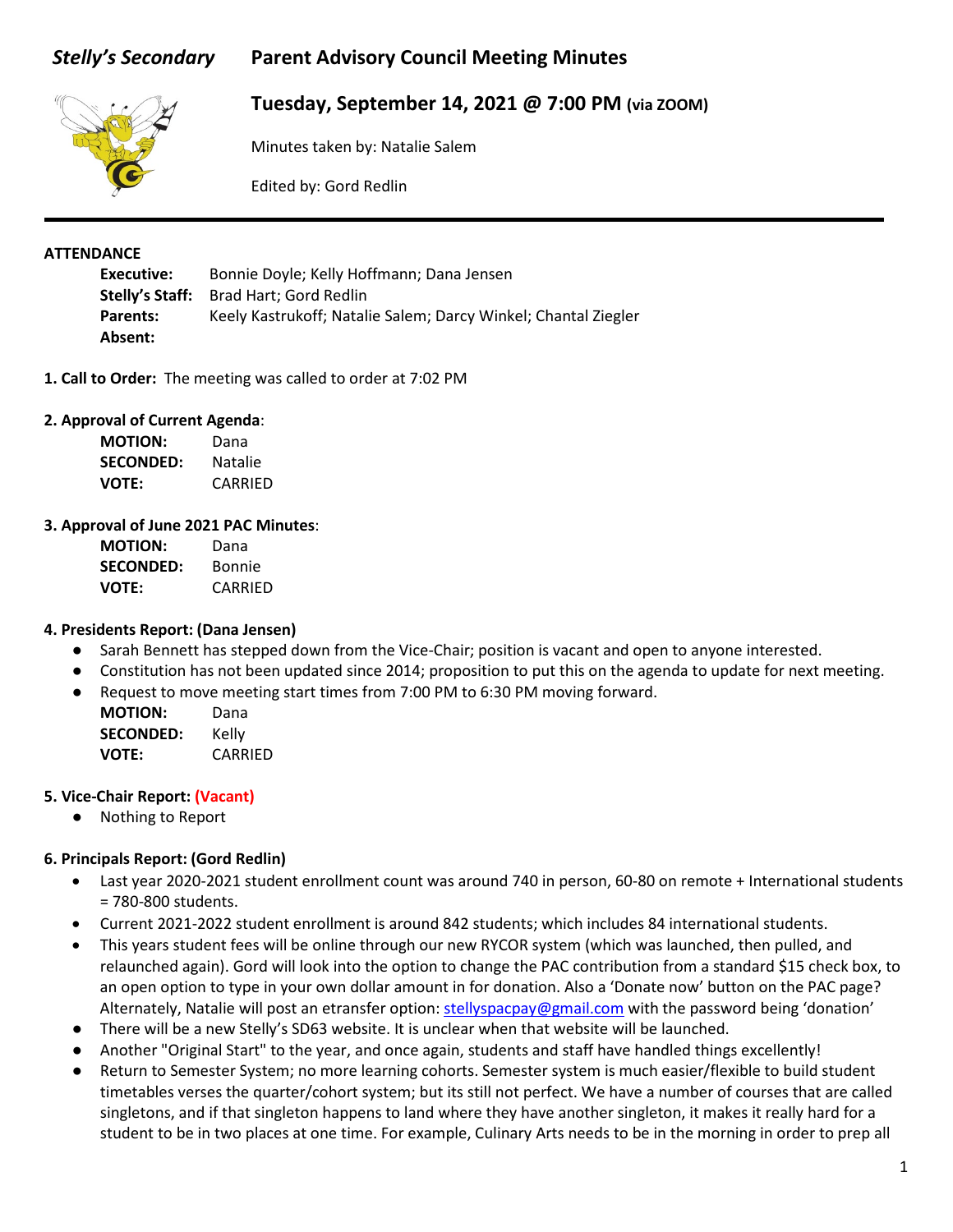the food for the cafeteria at lunch time; you cannot have a culinary arts program run in block 4 after lunch is over or all the food goes to waste. On a positive note, every single grade 9 student started with full timetable on day one. Not many adjustments to timetables this year.

- Maintaining some of the procedures from last year, such as: masks mandatory 100% of the time indoors; directional flow; sanitizer in every classroom and in hallways; students eat lunches in classrooms or outside to alleviate pressure on custodians.
- Grade wide assemblies today, with 1 grade level in each block all together in the large gym. Students were great and a lot of information covered regarding getting involved, building a community, introducing a number of staff (counsellors, etc.), expectations, upcoming important dates, and for grads some extra information pertaining to PSIs, scholarships and grad events. We created a barrier for the podium so that those speaking could remove their mask and all students could hear the speaker clearly.
- The paper copy of the Code of conduct that went home to parents within the first days of school was accidently printed from 2019; the correct 2021 Code of Conduct is available to view on the website and will also be reprinted and sent home to parents, to correct that error.
- Photo Day Tuesday, September 21, 2021 reminding students that their picture is used in the My Education database, the yearbook, ID cards, etc… so it must be a true likeness to themselves.
- Island Health Vaccination Clinic is on Thursday, September 16, 2021. This is being put on by Island Health, the school is just hosting the space. Package was sent home to parents with all the information.
- Meet the Teacher Night is on Thursday, September 23, 2021 details now on school website and Facebook.
- All the room numbers in the school have been changed and the hallways have been colour coded: Golden, Maroon, + Black. Each hallway has a colour stripe down the hallway; this will help make it easier to find your way around the school.
- Grad Parent Meeting Wednesday, September 22, 2021 @ 7:00 PM.
- Learning services department is now called Inclusive Education Department (IED) throughout the district.
- Staffing has been completed today (with the exception for a small adjustment in our Inclusive Education Department).
- Year long block 4 workplace Math 9 class is quite large this year so it will be split.
- SENĆOTEN was originally scheduled for block 4; but we were unable to find a teacher to teach at that time, so it has now been moved to a yearlong twice a week after school class with Mr. Jim Elliott teaching. Mr. Elliott is a SENCOTEN teacher from the WSANEC Leadership Secondary School.
- Looking into having cross-enrolled students with the WSANEC Leadership Secondary School.
- Looking into having an elder in residence at Stellys; the goal being within 2 weeks to a month from now.
- Front entrance to the school has new paint and colours! Hats off to our fabulous maintenance department and their new manager Jeff Costin!
	- $\circ$  Brownish colour is not brown, its cedar (name of the paint colour is cedar); it's meant to represent the cedar trees which are an important part of the W̱SÁNEĆ peoples' culture. It can also represent the golden colour for a popular school slogan "Stay Golden and Maroon".
	- $\circ$  The annex colour on the ceiling is black, which represents the night sky of the area, and the third school colour.
	- $\circ$  Looking into have artists within the community, working with our indigenous artists: Each of the four first nations will have a panel to do some artwork on the outside of our building in a fairly large way. When completed, it will be really striking from a distance when you come to the school. Currently in the planning stages; goal for completion April/May 2022.
- Next Staff meeting is Wednesday, September 15, 2021. Gord will mention procedures to all staff surrounding PAC funding requests.

## **7. COPACS Report: (Bonnie Doyle)**

- First COPACS meeting will be the second Thursday in October.
- One thing noticeable on the district level, more so on the provincial level, that there has been a lot of rumblings of BCCPAC leadership not representing the actual parent voice, that it's more inline with repeating government messaging. A lot of information has been floating through social media and our district on how parent voices are being presented through our provincial body. Bonnie is open to any questions parents may have that she can bring to the meeting in October.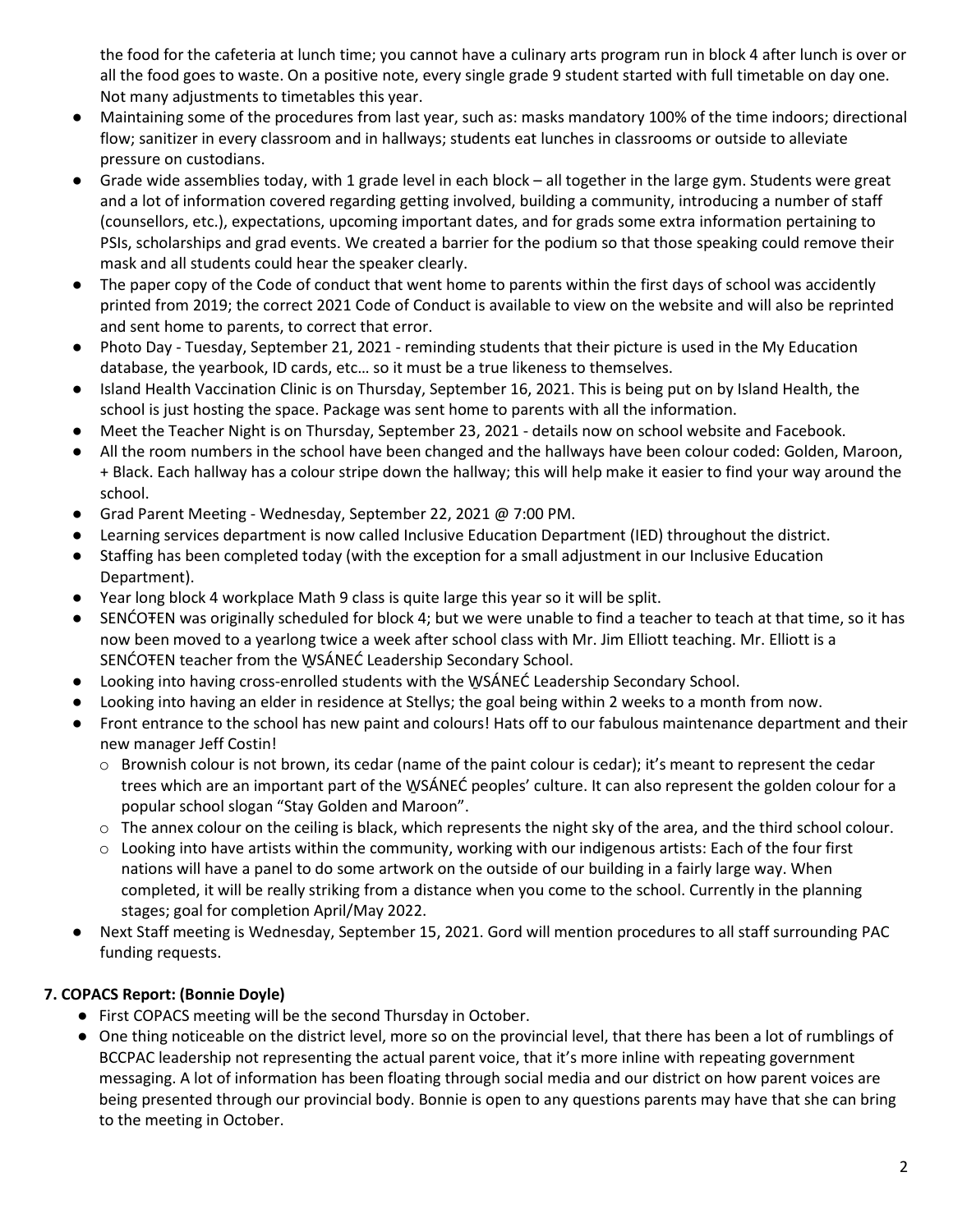### **8. Canadian Parents for French (CPF) Report: (Vacant)**

- Nothing to Report
- Call out to parents if anyone interested in filling the position.
	- o Chantal Ziegler has volunteered to fill the position for Stelly's PAC.
	- o Sandras' contact information has been passed on to Chantal.

### **9. Treasurer's Report: (Kelly Hoffmann)**

- $\triangleright$  \$8,160.60 cash (Saanich Fair Booth Proceeds) to be deposited in the General Account on September 15, 2021.
- Funding Request for Athletics: \$10,000.00 + Saanich Fair Booth Proceeds (\$13,500.00)
- Funding Request for Band: Saanich Fair Booth Proceeds (\$4,660.00)
- **General Account – Current Balance \$4,057.74 (+\$8,160.60 cash deposit = \$12,218.34)**

(less \$2.50 monthly account fees until balance goes above \$10,000.00)

#### *Funding Request for Motion: \$8,160.00*

**Balance Remaining: \$4,058.34**

- o \$3,500.00 Athletics (Saanich Fair Booth Proceeds); Requested by: Brad Hart
- o \$4,660.00 Band (Saanich Fair Booth Proceeds); Requested by: Norbert Ziegler
- **Gaming Account – Current Balance: \$5,854.27** *Funding Request for Motion: \$5,000.00* **Balance Remaining: \$854.27**
	- o \$5,000.00 Athletics; Requested by: Brad Hart

**MOTION:** Kelly **SECONDED:** Dana **VOTE:** CARRIED

### **10. Saanich Fair Booth: (Brad Hart + Kelly Hoffmann)**

- Sold out everything we had and had to beg borrow steal it from all the other booths around us.
- Making more profit in less overall sales.
	- o Canned pop made more money.
- Last years coffee sales were not very profitable.
- Staff and students from Claremont came to help.

### **11. Communications Update: (Natalie Salem)**

- Natalie has now taken over the website updating from Michelle.
	- o Gord will ask if the new Stelly's website includes the PAC website. We assume it does as the PAC website is on the same platform.
	- o Noticed some ways to streamline postings without spamming parents. Currently in the process of:
		- $\triangleright$  downloading all the Meeting Minutes, Meeting Agendas, and Financial Reports off the website;
		- $\triangleright$  deleting these posting/pages; and
		- $\triangleright$  creating file folders on the PAC Website to hold all these documents in an organised fashion.

This eliminates the number of emails sent out to parents. If parents are looking for these documents, rather than emailing everyone, the individual parent interested in viewing the document(s) can go to our website to get the document themselves. This is all in hoping to avoid scaring people away from subscribing to the PAC forum.

- o Fixing a few broken links and outdated documents.
- Facebook is doing well; up to 158 followers.

#### **12. Old Business**:

- Vacant positions looking to fill:
	- o Vice Chair
	- o Secretary
	- o Canadian Parents for French (CPF) Representative
	- $\triangleright$  Filled by Chantal Ziegler Thank you Chantal!
	- $\triangleright$  No vote required for this position
	- o School Planning Council Liaison